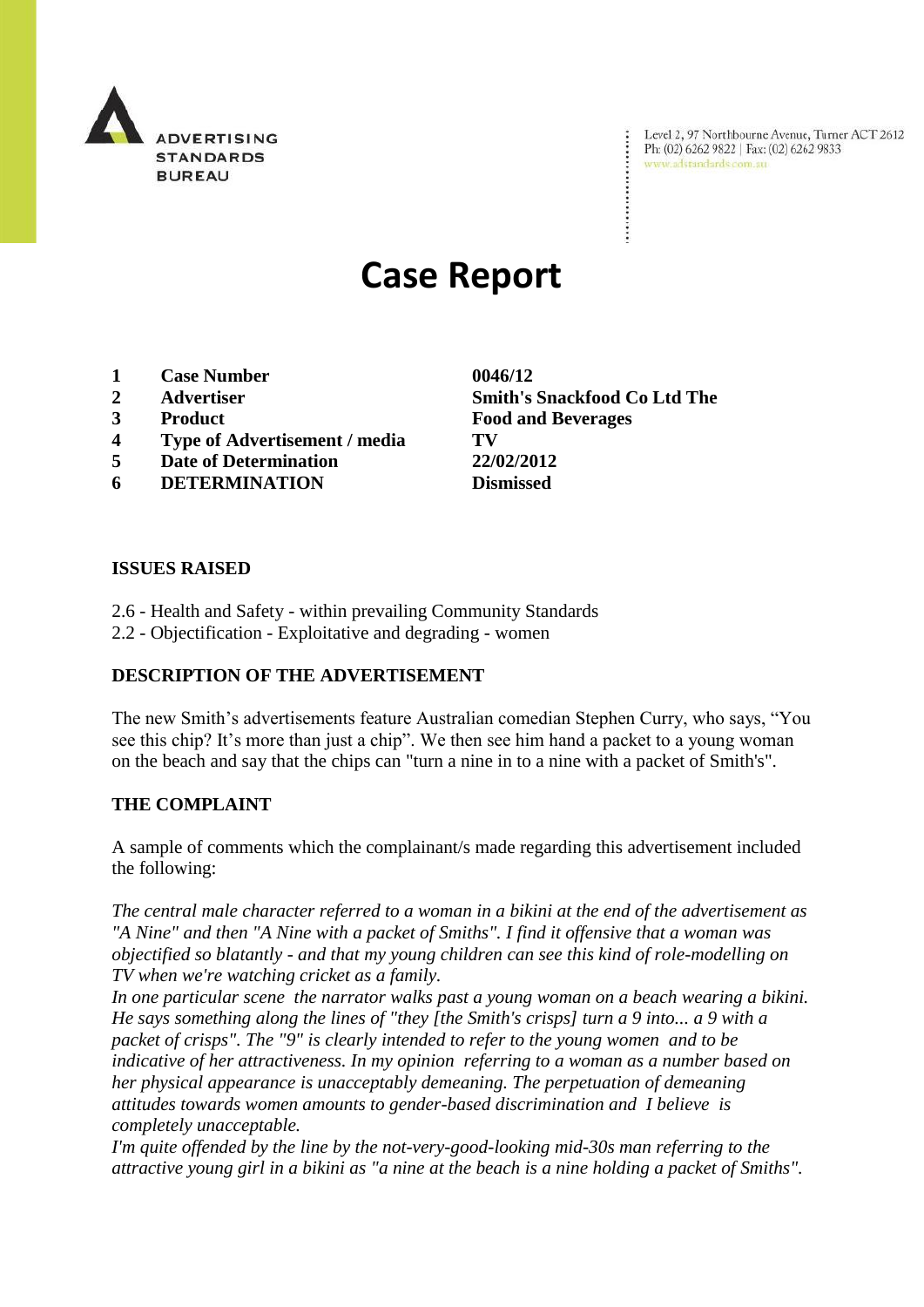*This is definitely sending the wrong message to men who think that a woman's attractiveness can be rated as a number out of ten. Also the man has no right to rate her as only a nine when he is not very attractive himself and I think many young girls would be disgusted to think that an unattractive older man has the right to "rate" her like this. Also let's be honest girls who look like a nine in a bikini do not eat chips so why is she even in the commercial? Blatant sexism.* 

*Blatant sexism toward women (the gentleman says 'Smiths Chips can turn a 9 (referring to a woman in terms of her attractiveness) into a 9 with Smiths Chips'* 

*This advertisement is degrading toward women. Women are not objects to be judged like some gymnastics routine.* 

*I'm sure you get a lot of these types of complaints so you'll have to put up with another sorry. I object to the use of the anorexic looking model in the bikini on the beach which the man walks by and says "it can turn a nine into a... nine with a packet of Smiths". If you look closely you'll see this girl's arm is not unlike that of a malnourished person. It isn't just because she's naturally thin; rather she obviously avoids a normal healthy diet to achieve that look.* 

*I would like to point out that I am a fairly normal 30-something male who enjoys bikini-clad women on screen any time. But I draw the line at this sort of look and more importantly it sends yet another really unhealthy message to young women and girls about their self-image amplified by the fact that the guy rates her out of 10 as he walks by. This is not cool and completely irrelevant to the selling of potato chips.* 

*If Smiths are in some way trying to play on the concept of "thinly cut" then this is also objectionable. Smiths have no business using an underweight girl to play on "thin". I'm not sure they are trying to do this but either way this image of the girl is NOT what one finds at the beach at any given time and does not represent "healthy".* 

*I read some other similar complaints on this site related to thin models dismissed by you because the girls were not found to be too thin and as you put it represented "healthy". Well perhaps you'll reach the same conclusion this time but if you do you'll be approving a girl who if she was any thinner she'd be in treatment.* 

*In summary: the "rating out of 10" by the guy who walks past this girl just increases the inappropriate message here and is yet another contributor to distorted self-image among young girls. Look at the girl's arm you cannot get much thinner.* 

*I'm sure you get a lot of these complaints and it's easier to dismiss than act. All I hope is that you give this a fair assessment keeping in mind that what is being sold here is chips and the guy rating the too-skinny bikini girl out of 10 has no place in a chips ad.*

*There is only one part of this ad I object to. At one point the male walks past a young female in a bikini and makes a comment to the effect of "they make a 9...a 9 with chips"*

*I am used to gratuitous females in bikinis in ads there's no point objecting to this because it's not going to change but what really offended me as a young female was the utterly dismissive nature of how this young woman was referred to.*

*The ad is largely populated with male"s the only other notable female was a drunk obnoxious relative in the first scene. For females to be treated merely as visual aids is becoming far too common in all forms of media and I think it's an awful example for young women to grow up with.*

*The attitude of the male in this ad is so dismissive of this female while she stands and grins moronically I find it an incredibly offensive portrayal of females and did not feel it was at all necessary for the point of the advertisement to be expressed.*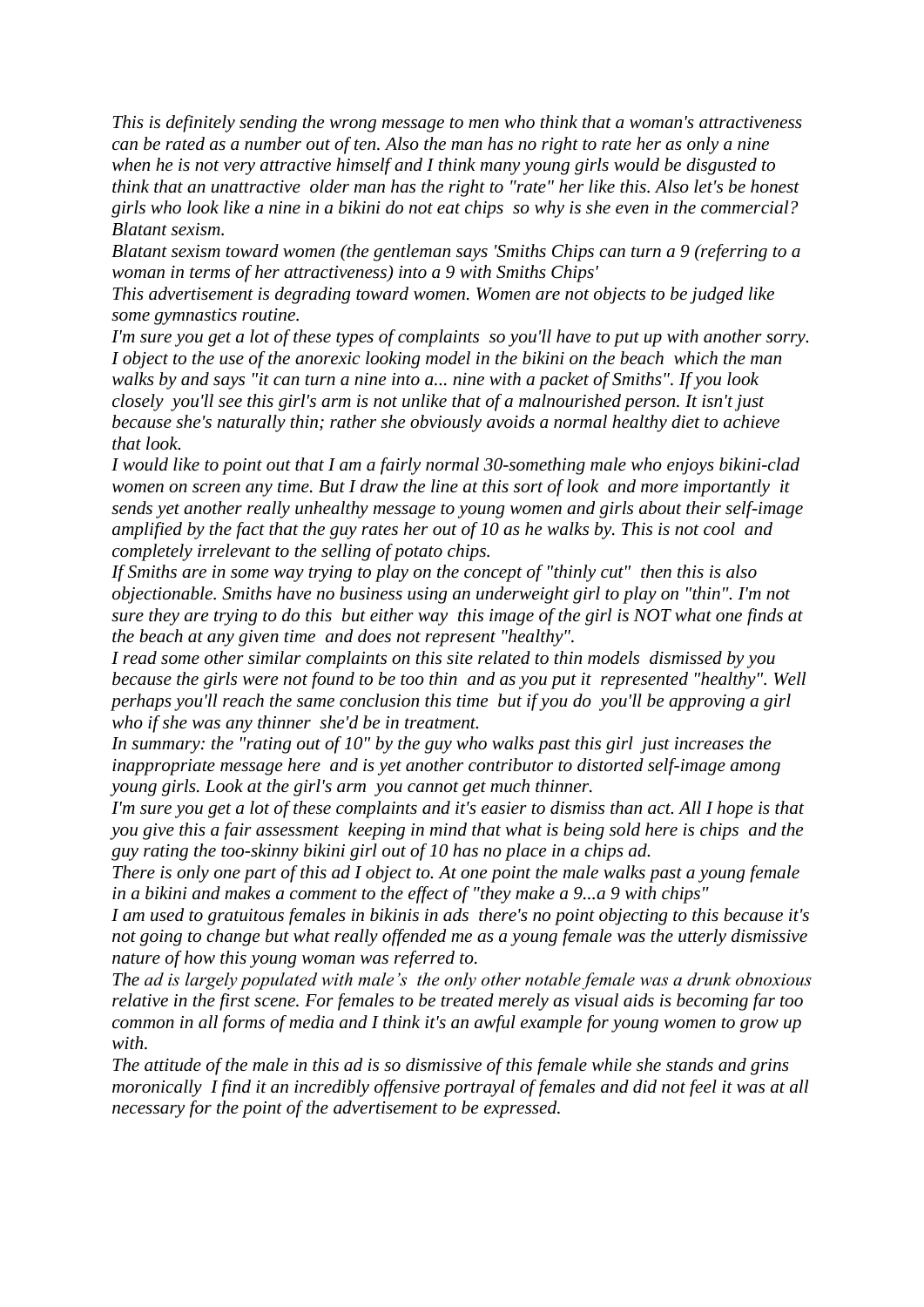#### **THE ADVERTISER'S RESPONSE**

Comments which the advertiser made in response to the complainant/s regarding this advertisement include the following:

*The advertisement referred to by the Bureau is a new campaign by The Smith"s Snackfood Company to promote Australia"s market leader and iconic Australian brand, Smith"s Potato Crisps.* 

*Australians love the irresistible taste of "the original and the best" potato chip – Smith"s and the new campaign, "Smith"s. You know you"ll love "em" reflects the special place the Smith"s brand has in the life of every Australian.*

*The Smith"s brand represents all things Australian – being with family and friends, sport and the beach and has historically been, like many of Australia"s icons – a bit of a larrikin. The new Smith"s advertisements (30 second and 15 second edit) feature Australian comedian Stephen Curry, in a larger than life humorous depiction of how Smith"s Crisps can add enjoyment to various situations in everyday Australian life. This light-hearted comical approach is clear at the start of the advertisement when he says "You see this chip? It"s more than just a chip" and through various scenes that represent the fabric of Australian life. The complaints received by the Bureau concern the section of the commercial where the narrator, Stephen Curry exclaims that a packet of Smith"s Chips "can turn a nine...into a nine with a packet of Smith"s".* 

*The narrator is making reference to the attractiveness of the girl in the bikini, but doing so in the vernacular and with gentle humour. We do not believe that this statement about the girl contravenes either the letter or the intent of any of the Codes that the Bureau administers. With reference to the various Codes we would make the following points:*

*The statement does not discriminate against the girl on account of her gender or any other class or category. (Code of Ethics 2.1)* 

*Neither the statement nor the video images that go with it employ sexual appeal in a manner which is exploitive or degrading of any individual or group. (Code of Ethics 2.2)*

*Sections 2.3 - 2.6 do not apply to this commercial.*

*In addition we would draw the board"s attention to the following explanations in The AANA 2012 Code of Ethics Practice Note:*

*Portraying a woman as attractive does not of itself constitute discrimination or vilification of women.*

*"Not all images of people who are scantily clad will be unacceptable under this section. This section restricts the use of such images only if they are exploitative and degrading."*

*"Exploitative means clearly appearing to purposefully debase or abuse a person, or group of person, for the enjoyment of others, and lacking moral, artistic or other values."*

*"Degrading means lowering in character or quality a person or group of persons." "Images of women in bikinis are permitted, however, unacceptable images could include those where a woman (or man) is in a suggestively sexual pose, where underwear is being pulled up or down (by the model or another person), or where there is clear sexual innuendo from the ad (e.g. depicting woman as sexual objects. Sexualised images where only the woman"s torso is shown are generally found in breach. However, an image of a women"s torso in a non-sexualised pose to promote a relevant healthy product, have been found to be acceptable. "*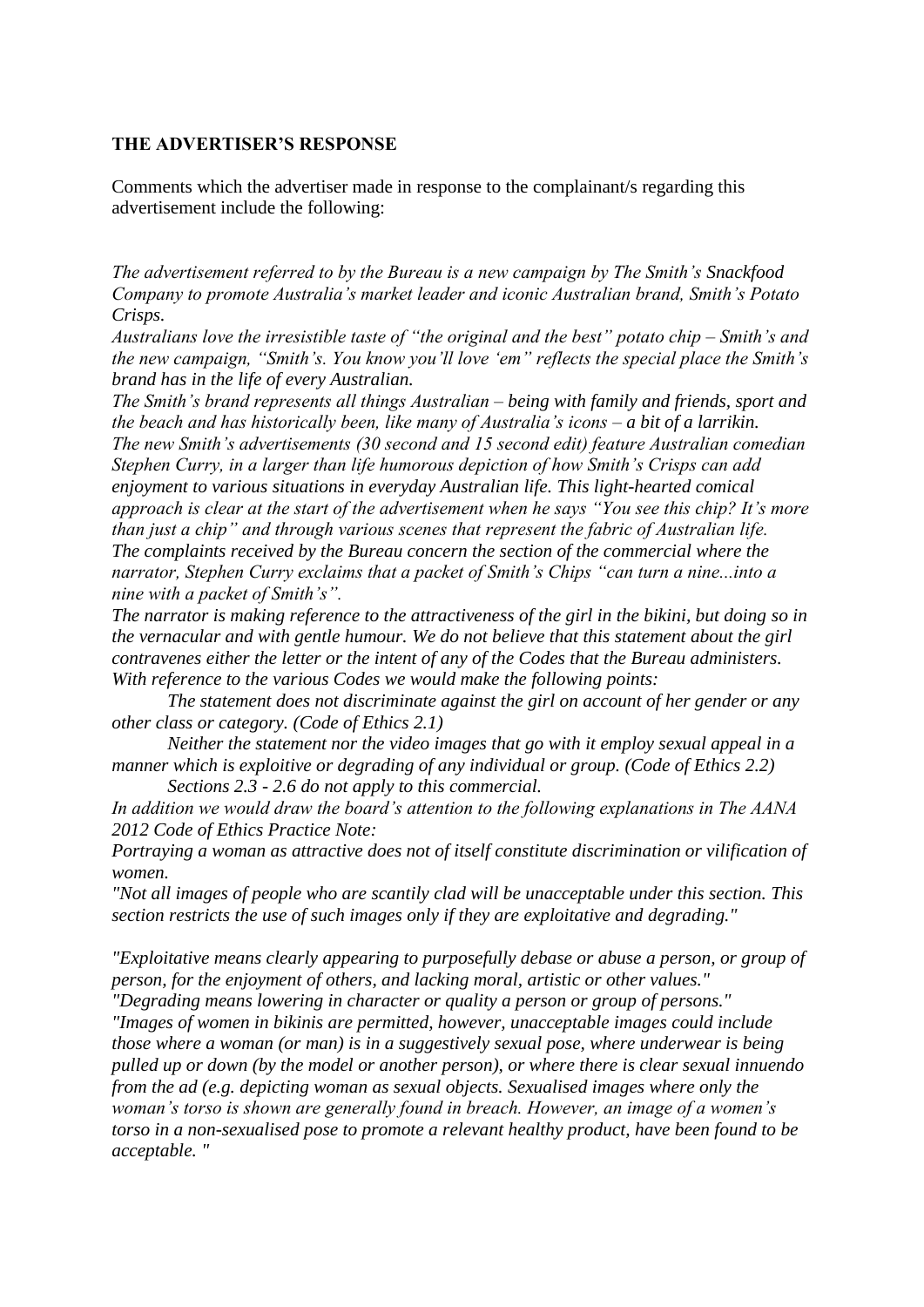*We would further argue that the description of the girl as a "nine" falls within the permissible vernacular category defined as follows in the Practice Note:*

*"Words which are innocuous and in widespread and common use in the Australian vernacular are permitted (provided they are used in a manner consistent with their colloquial usage, for example with gentle humour, and not used in a demeaning or aggressive manner). Examples are "bugger", "shit", "pissed-off", "crap", "bloody", "cheap bastard", "bum", "honk if you did it last night"."*

*We assure the Bureau that our intention in the commercial was to entertain viewers not offend them and we apologise if we have done so. We have a responsibility to ensure our advertising and promotion meets appropriate community standards. We believe, however, that we have met those standards with this commercial. Consumer feedback we have received to date confirms that Australians are enjoying the advertisements and understand that they are light hearted.* 

*The advertisement received CAD approval and was given a "W" rating. The target audience for the advertisement was people 16-39 years.*

*We assure the ASB that in scheduling the placement of the commercial we were mindful of the "W" rating guideline as well as our commitments under the AFGC Responsible Children"s marketing Initiative. The advertisement has not and will not knowing be placed in programs that were promoted for viewing by children or likely to attract substantial numbers of children.* 

*The new Smith"s campaign started on 25th January and this first burst of activity is planned to run until 12th February. The advertisements have and will run through the remainder of the Australian summer, appearing in important sports events like the Australian Open Tennis and Australian Cricket Test Series where consumers can and do enjoy a bag of Smith"s Crisps.* 

*We do not believe that the latest Smith"s Commercial is in breach of the code.*

## **THE DETERMINATION**

The Advertising Standards Board ("Board") considered whether this advertisement breaches Section 2 of the Advertiser Code of Ethics (the "Code").

The Board noted the complainant's concerns that the advertisement objectifies women and is demeaning in its portrayal of a woman in a bikini to get the viewer's attention, and that the woman appears malnourished.

The Board viewed the advertisement and noted the advertiser's response.

The Board considered whether the advertisement was in breach of Section 2.2 of the Code. Section 2.2 of the Code states: "Advertising or marketing communications should not employ sexual appeal in a manner which is exploitative and degrading of any individual or group of people."

The Board noted that the advertisement has familiar personality Stephen Curry moving through various scenes discussing the tasty features of the brand of chips. In the final scene he is on the beach referring to a woman in a bikini as a "nine, with a packet of Smiths".